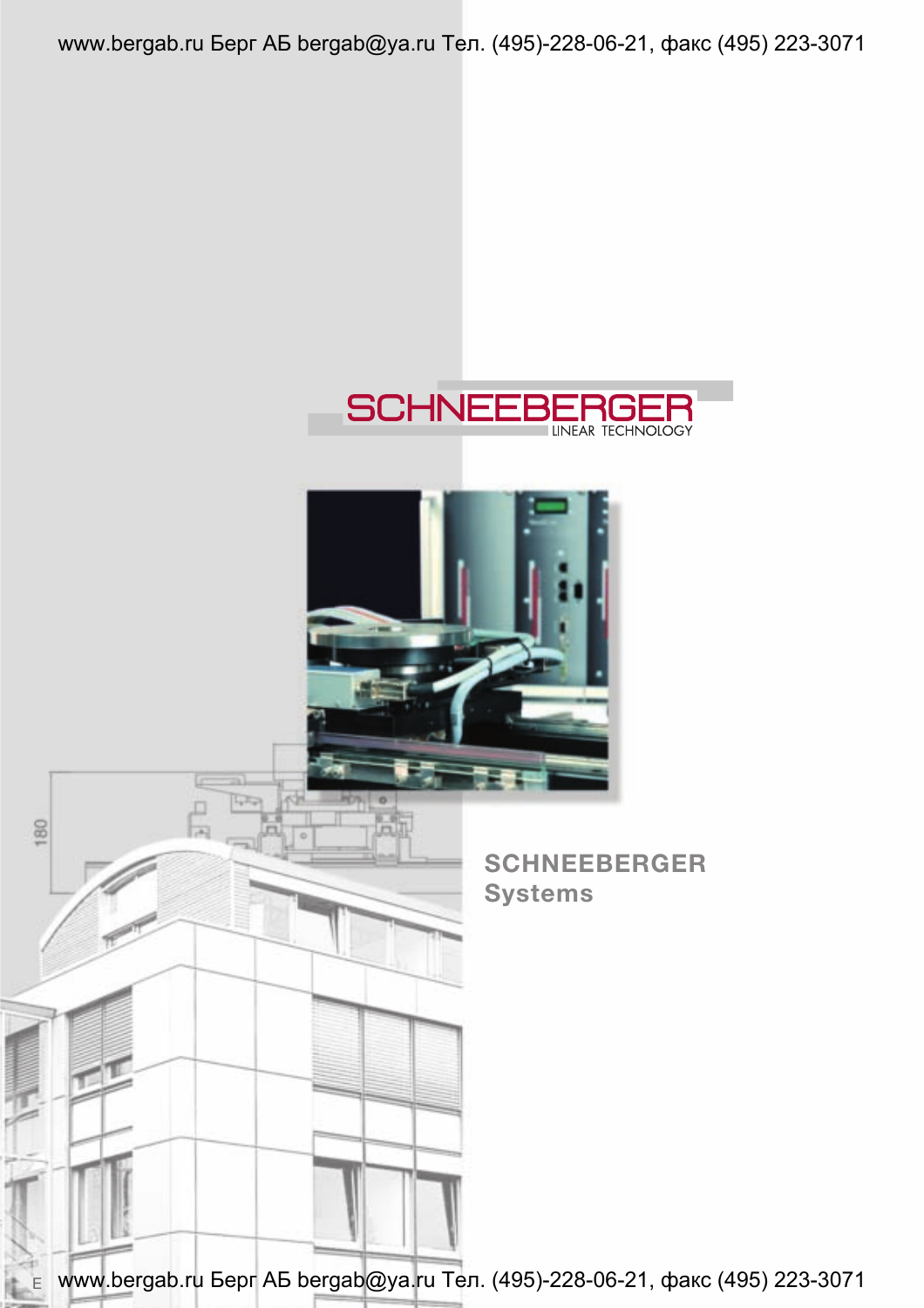# **> Intelligent solutions for your positioning problems**

With SCHNEEBERGER at your side, you have a partner that can provide sophisticated solutions and extensive application skills for all your motion and positioning needs.

Our reputation is based on the following core competences:

- **» Engineering expertise:** Project planning and development of positioning systems to meet the highest demands
- **» Production skills:** Production of mechanical sub-assemblies and the installation of complex and ultra-precise machinery
- **» Application skills:** A wealth of knowledge acquired from many successful projects in different industries. Together with our customers, we evaluate the best possible products from our standard range or define solutions specific to each project.





*Roggwil, Switzerland Company headquarters and production location*

# **> The SCHNEEBERGER Group**

For many years, the name of SCHNEEBERGER has been synonymous with modern linear guide technology used with a variety of industrial equipment and machinery.

With over 50 years' experience in the design and manufacture of linear technology products, the SCHNEEBERGER Group has consistently introduced many innovative products and system solutions to the market.

Our global presence with strong sales and support organisations guarantees closeness to the customer in all major industrial economies. Comprehensive logistics capabilities and local support are your guarantee of a close partnership that starts at the project planning phase.

**• 2**

www.bergab.ru Берг АБ bergab@ya.ru Тел. (495)-228-06-21, факс (495) 223-3071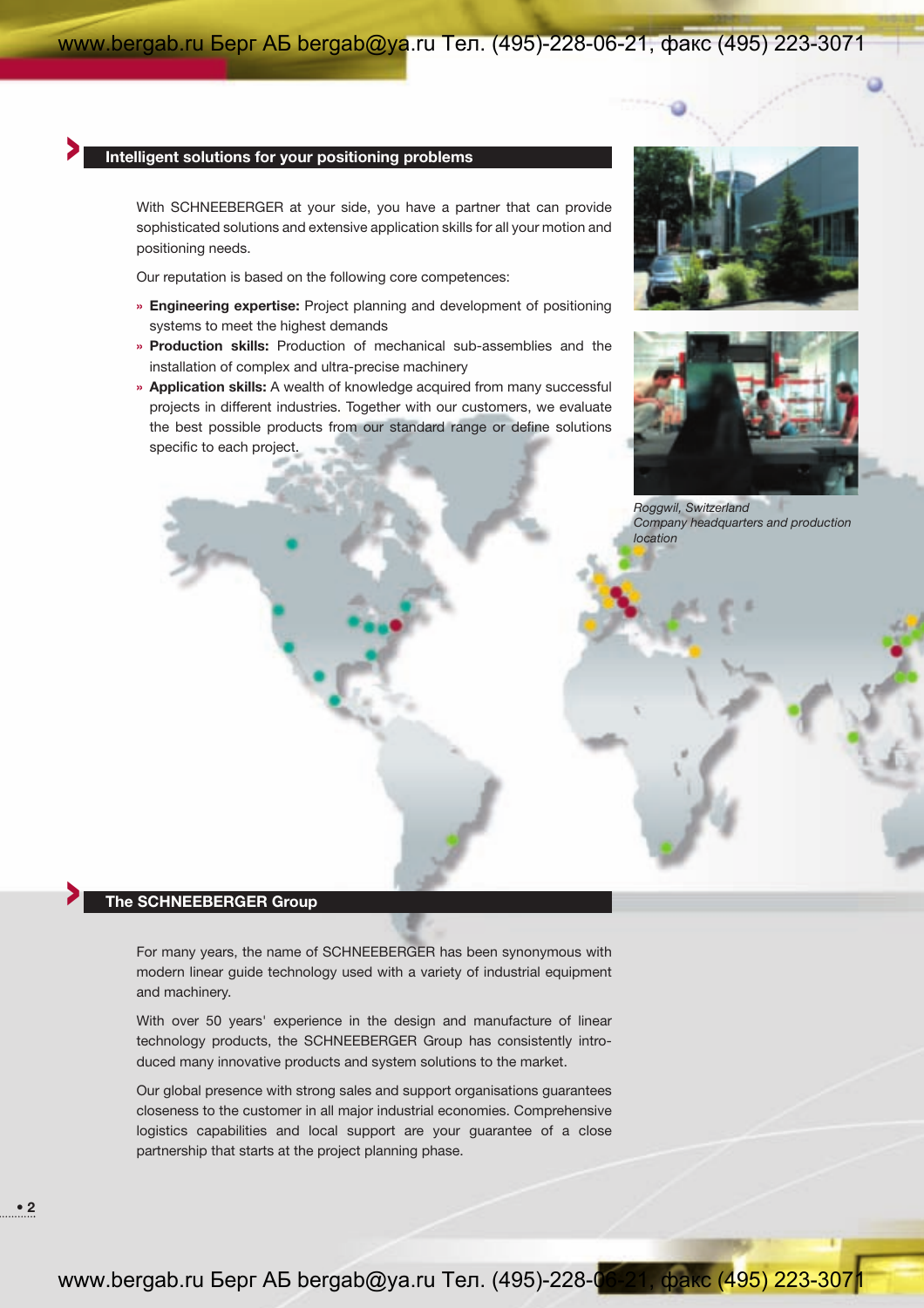www.bergab.ru Берг АБ bergab@ya.ru Тел. (495)-228-06-21, факс (495) 223-3071

# **> Our strengths**

Challenging applications spur us on. Our engineers have a wealth of knowledge from a variety of branches of industry. Among other things, we develop demanding positioning systems for the following fields:

- **»** Wafer inspection: semiconductor industry (SEI)
- **»** Flat panel display inspection: LCD production
- **»** Bonding: electronics
- **»** Life science: pharmaceutical development, human and veterinary medicine, research
- **»** Advanced positioning: medical technology, rapid prototyping, image setting, pick and place, laser, etc.
- **»** Manufacturing systems: mechanical engineering



*Positioning system for high-vacuum application*

**• 3**

## **> Highly integrated overall solutions**

Using standard SCHNEEBERGER components and systems, we can put together customised overall solutions within the shortest possible time. Our customers benefit from tried and tested technical advantages at minimum development costs.

Our expertise encompasses the development and production of entire subassemblies, from the positioning system, via the controller unit through to the mineral casting machine structure. These one-stop, wide-ranging technological skills open up greater design flexibility and permit innovative system solutions.



*Complete system for flat panel display inspection (FPD)*

www.bergab.ru Берг АБ bergab@ya.ru Тел. (495)-228-06-21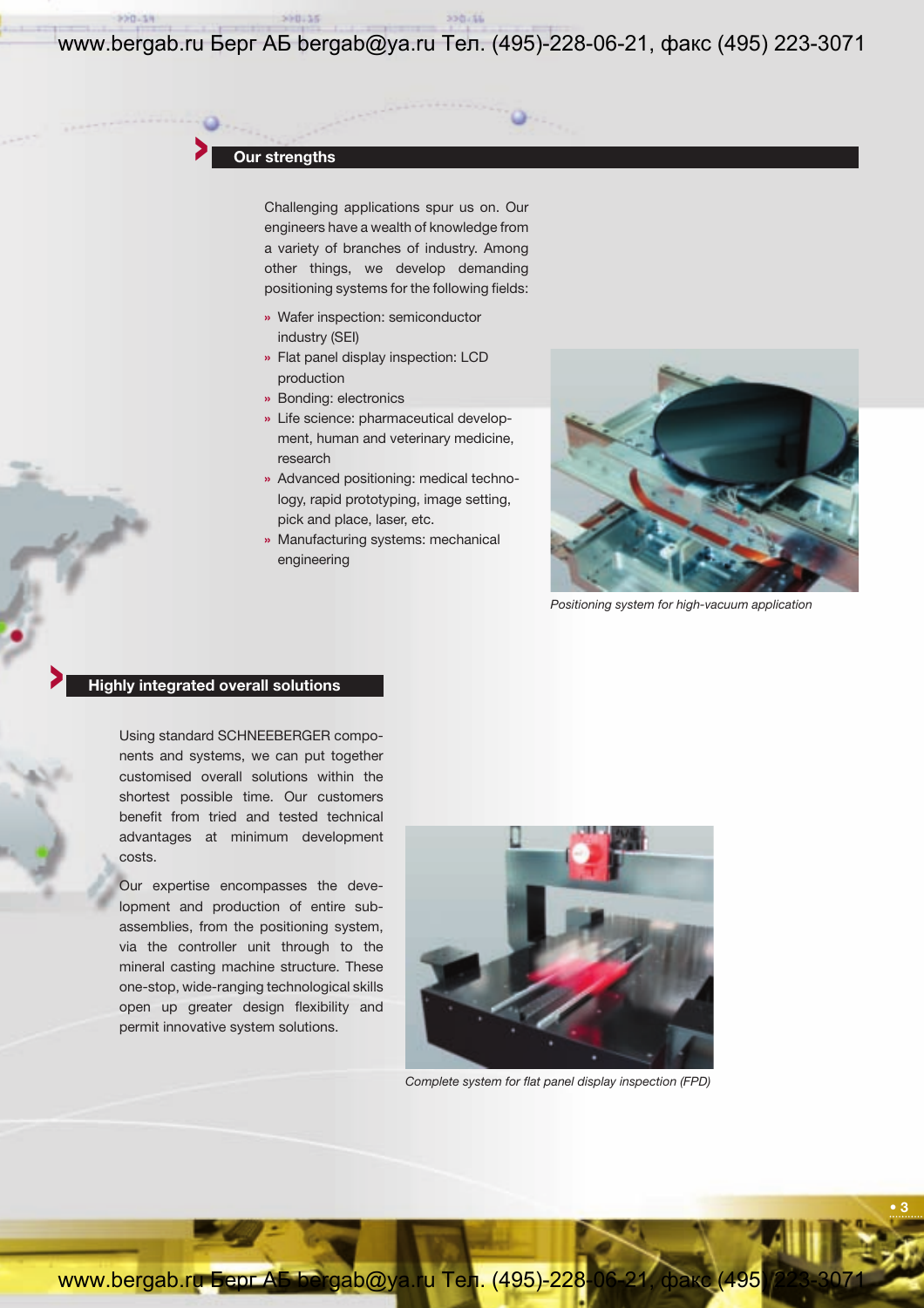## **> Our product platform**



#### **NanoX: nanometer stability anywhere**

NanoX is a high-end positioning system for clean-room applications.

Thanks to its superior design with special sections and SCHNEEBERGER MINIRAILS, this cost-effective platform is extremely rigid.

Stability in the nanometer range - independent of position - guarantees maximum productivity.



### **NanoC: the nanometer under control**

NanoC is a modular multi-axis controller system that takes your application into new dimensions in terms of faster control, noiseless motor control and reliability.

In combination with SCHNEEBERGER's highprecision stage NanoX, NanoC forms a perfect motion system that is easier to integrate into your application, that dovetails together perfectly and thereby offers maximum throughput.



## **POWERTRACK:**

#### **smart design - maximum power**

POWERTRACK is the standard linear system that unites strength, compact design, precision and speed.

POWERTRACK is the state-of-the-art solution for applications that make high demands on reliable and efficient positioning.

This product is exceptionally compact thanks to its unique, patented design that does not require a baseplate.

**• 4**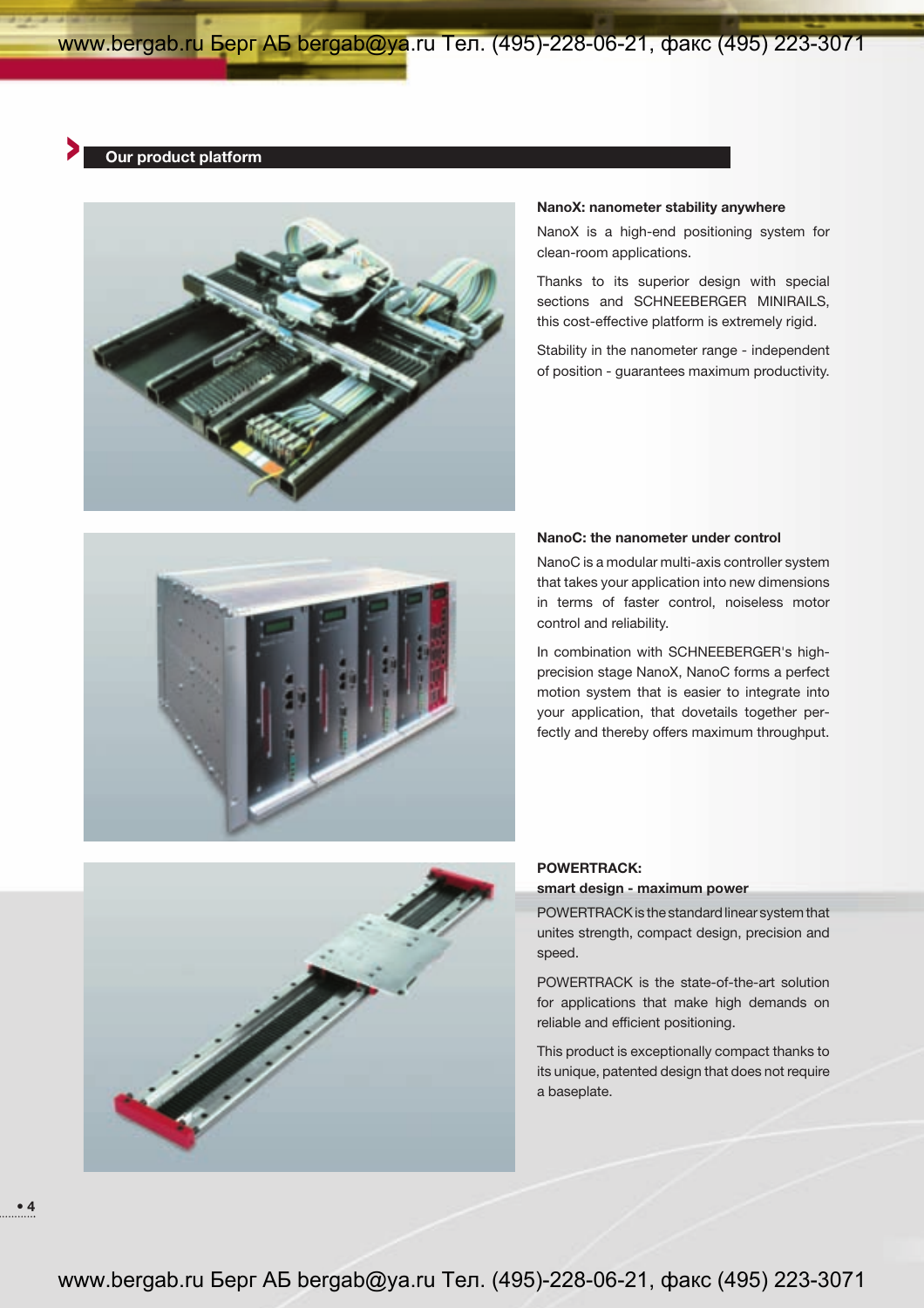# **> Areas of application for SCHNEEBERGER positioning systems**

## **Wafer inspection**

Wafer inspection is a highly developed control process in the manufacture of integrated circuits. The positioning systems used for this purpose must meet a large number of demanding criteria.

Demands on positioning systems in the field of wafer inspection:

- **»** High static stability in the nanometer range
- **»** Short offset time (vibrations, resonances)
- **»** Precise positioning repeatability
- **»** Vacuum capability (10-7 mbar)
- **»** Minimum magnet influences
- **»** High scan and step accuracy
- **»** Precise scan and step repeatability
- **»** Clean-room capability



## **Flat panel display inspection**

TFT panels are highly susceptible to faults and error in production. Even before panels are integrated into a complex logistics process, they can be sorted in terms of quality thanks to our systems. The technical challenges of flat panel display inspection lie in the scanning of transparent material and multilayered structures.

Demands on positioning systems in the field of flat panel display inspection:

- **»** Short offset time (vibrations, resonances)
- **»** Precise positioning repeatability
- **»** High scan and step accuracy
- **»** Precise scan and step repeatability
- **»** Clean-room capability

### **Bonding**

Bonding is the name given to the technology employed to connect the chips to the external contacts. Wire bonding, die bonding or flip-chip are different technologies for which our systems are used.

Demands on positioning systems in the field of bonding:

- **»** High speed for motion and settling
- **»** Precise positioning repeatability at different working cycles
- **»** High positioning accuracy at different working cycles
- **»** Optimum rigidity and ideal attenuation factors
- **»** Balanced friction values
- **»** Minimum warming (mass, friction)
- **»** Minimum thermal expansion (choice of material)
- **»** Minimum thermal tensions



**• 5**

www.bergab.ru Берг АБ bergab@ya.ru Тел. (495)-228-06-21, фак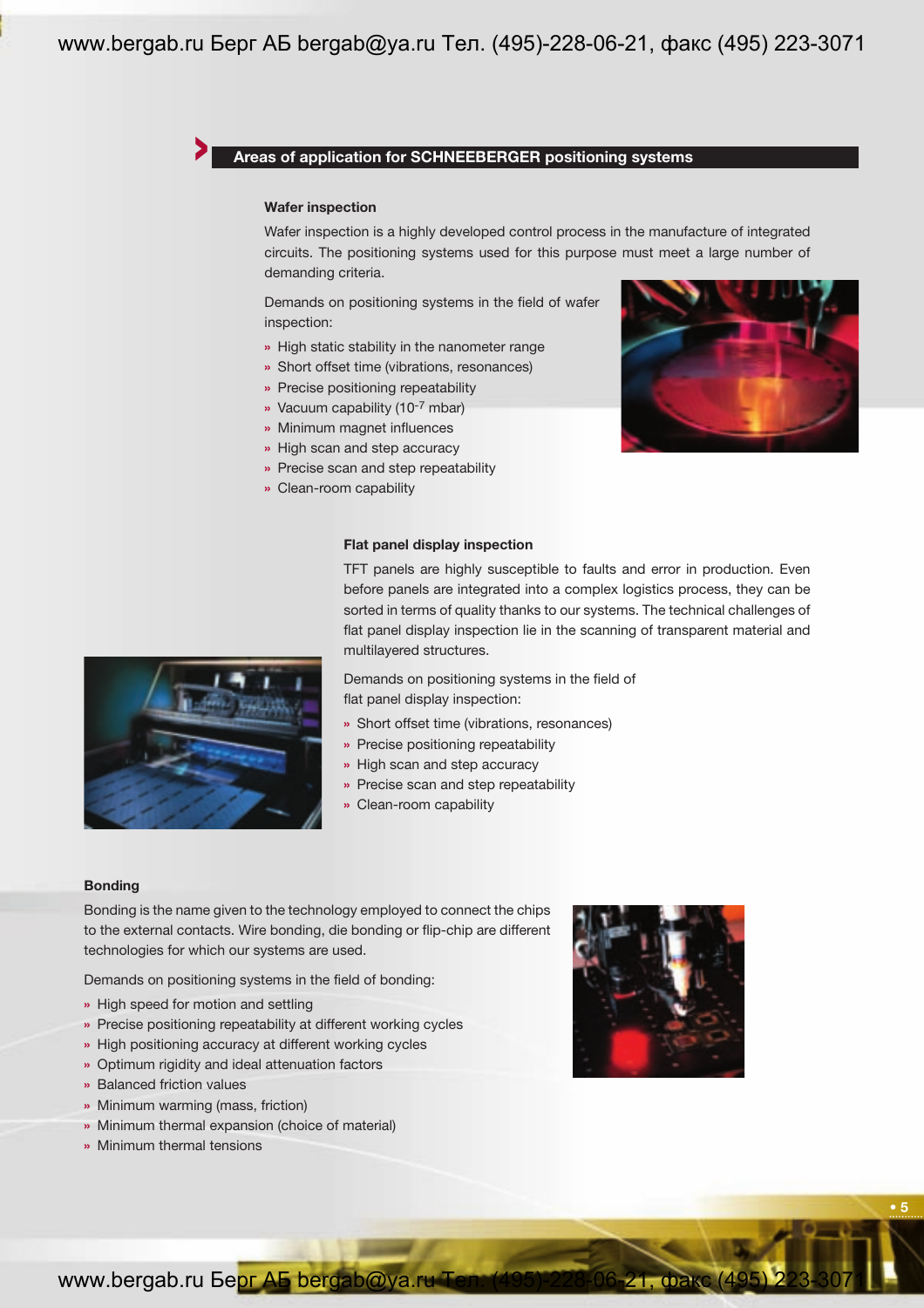# **> Areas of application for SCHNEEBERGER positioning systems**

#### **Clean-room and vacuum applications**

Inspection systems that work with electron microscopes are operated in a vacuum. This requires special processes when manufacturing positioning systems to guarantee the function of the entire system.

These include:

- **»** Design-engineering measures such as the venting of holes and large contact areas
- **»** Selection of materials in terms of preventing gas emissions
- **»** Special surface treatments
- **»** Special lubrication technology
- **»** Special cleaning and assembly processes clean rooms provided for this purpose

#### **Advanced positioning in automation**

Automation solutions often require special positioning systems, some of which are very demanding. Either because the spatial constraints of the automatic machine are very limited or environmental conditions make special demands on the system.

SCHNEEBERGER solutions of this type have the following features:

- **»** Simple, reliable and robust construction
- **»** Number of components reduced to a minimum
- **»** Tried and tested SCHNEEBERGER components with decades of experience in the field
- **»** Uniquely low overall heights with maximum displacement force





# **> What you can expect from us**

### **Advisory services. A competent partner from the very start.**

Our goal is to work with a customer from an early phase in order to guarantee the maximum degree of system integration. This enables you to benefit from our experience and our technological advance in the development of complex positioning systems. Our on-the-spot agent is available for initial contact.

### **Development. Intelligent approaches to solve your problem.**

Our engineering team develops systems that meet challenging specifications. Using powerful 3D CAD software, all parts of the installation are designed realistically and can be simulated. In this way, we can identify complex problems at the design stage and produce optimized solutions.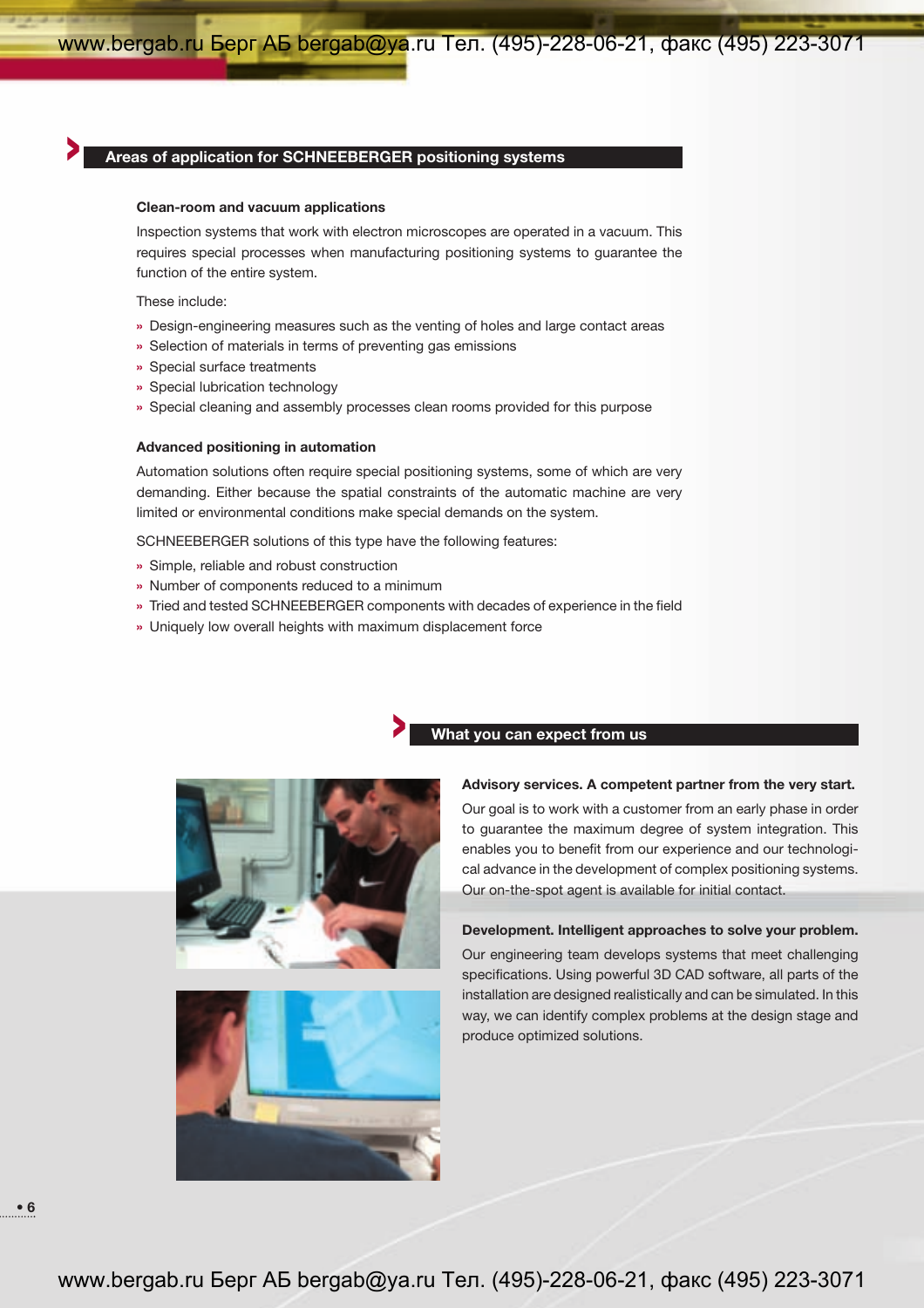### **Analysis. Using advanced aids to optimize performance.**

Static analysis: The static analysis of components and subassemblies is an important constituent if the maximum degree of efficiency is to be achieved in complete systems. The typical conflict condition «precision vs. speed» requires the development of light but rigid structures. FEM calculations and 3D simulation show us before the first prototypes whether the required properties can be achieved.

Modal analysis: The modal analysis gives us information about the dynamic behaviour of the components. Most important criteria: Vibrations and resonances, attenuation behaviour, rigidity, friction values.

Thermal analysis: By simulating the thermal conditions, we gain information on thermal expansion, thermal tensions, warming as well as deformation and bending.





### **Manufacturing and series production. Precision and process reliability.**

The ultra-precise manufacture of structural components and the assembly of subassemblies is a core competence that goes back many years at SCHNEEBERGER. In this field, we have an unparalleled degree of technological expertise. Clean room or vacuum applications are assembled in our special assembly shops that meet clean room classification 1,000.

To enable us to meet the desired deadline, the process is reduced to the shortest possible, optimized throughput time. Modern working technologies such as just-in-time, Kanban as well the rolling forecast tools (SAP) developed by us enable us to react flexibly and quickly to customers' requirements.

#### **Logistics. An essential part of our product.**

Logistics, – particularly in the extremely cyclical semiconductor industry – requires the maximum degree of flexibility. For this reason, we maintain intensive logistical contacts with our customers. Via our active supplychain, we are in a position to submit proposals that satisfy the manifold demands on reliability and flexibility. We understand our business in the demanding world of logistics – test us, we will be happy to prove it to you.

### **Support. Whenever you need us.**

We offer our customers competent, expert support whenever they need it. Either on the spot using our international network or through modern means of communication – we take care of you. Our customers appreciate our open and honest style of communication. We are proud to be able to foster truly long-term partnerships anew every day. For our commitment, we also received the *Partnership Award* from KLA-Tencor.

**• 7**

www.bergab.ru Берг АБ bergab@ya.ru Тел. (495) 228-06-21, факс